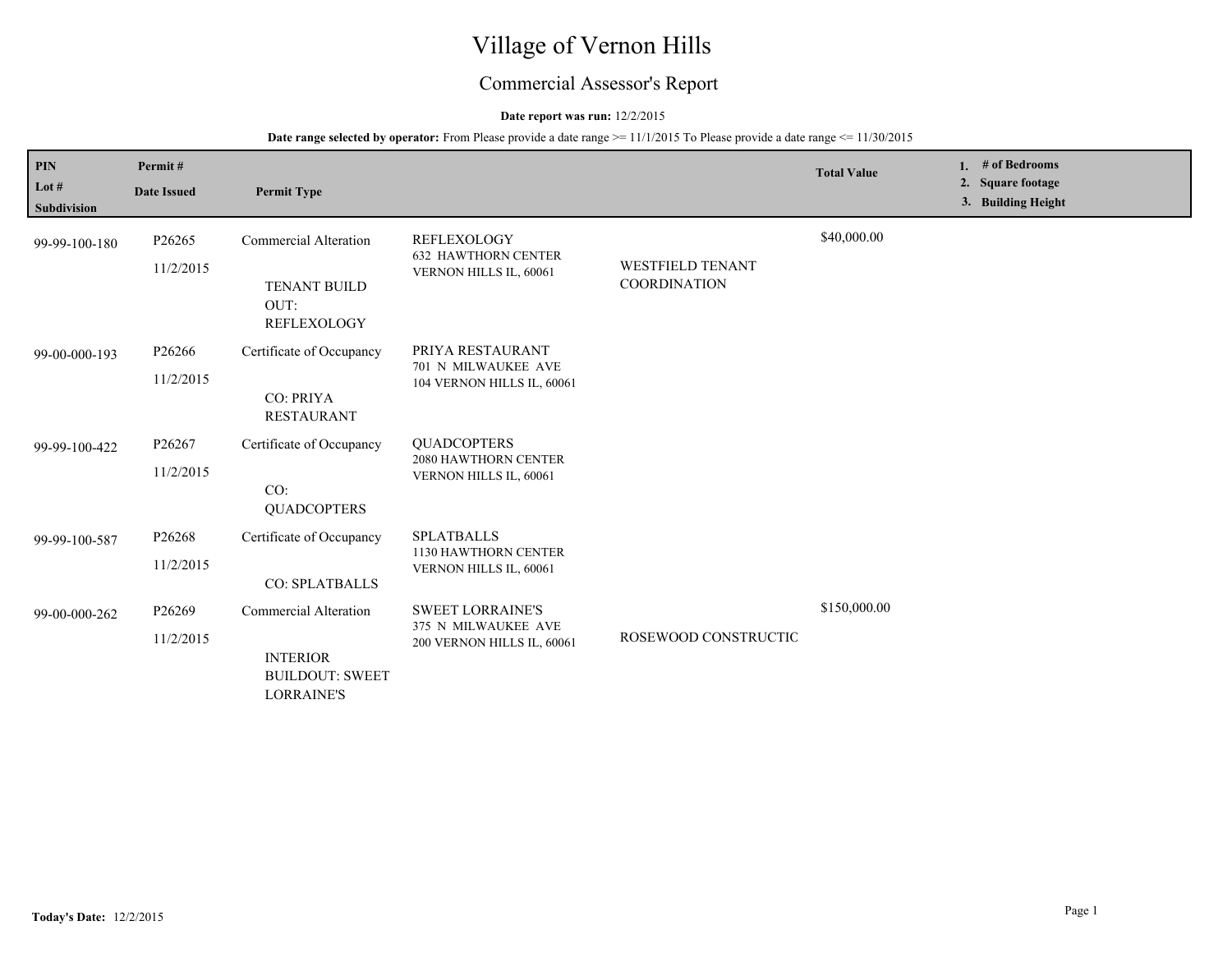| PIN<br>Lot $#$<br>Subdivision                               | Permit#<br><b>Date Issued</b> | <b>Permit Type</b>                                                                                                                                                                                                                                                                                                                                                                                                             |                                                                             |                          | <b>Total Value</b> | 1. # of Bedrooms<br>2. Square footage<br>3. Building Height |
|-------------------------------------------------------------|-------------------------------|--------------------------------------------------------------------------------------------------------------------------------------------------------------------------------------------------------------------------------------------------------------------------------------------------------------------------------------------------------------------------------------------------------------------------------|-----------------------------------------------------------------------------|--------------------------|--------------------|-------------------------------------------------------------|
| 11-33-401-016                                               | P26279<br>11/4/2015           | Misc. Commercial<br><b>MISC</b><br><b>COMMERICAL - AT</b><br>THE SOUTHEAST<br><b>CORNER - DEMO</b><br>OF EXISTING<br>TENANT BUILD<br><b>OUTS ON THE</b><br><b>FIRST FLOOR</b><br>& REMOVAL OF<br><b>EXTERIOR WALL</b><br>PANELS.<br>CONSTRUCTION<br>OF NEW TENANT<br>DEMISING WALLS,<br><b>STOREFRONT</b><br>WINDOWS.<br><b>EXTERIOR WALLS</b><br>AND TENANT<br><b>UTILITIES AND</b><br><b>ROOFTOP</b><br>MECHANICAL<br>UNITS. | 850 N MILWAUKEE AV<br>VERNON HILLS IL, 60061                                | CAL SAG RETAIL PARTNER   | \$1,000,000.00     |                                                             |
| 99-99-999-492<br>41<br>CONTINENTAL EXECUTIVE<br><b>PARK</b> | P26281<br>11/5/2015           | Parking Lot<br>PARKING LOT<br>MTC 2015                                                                                                                                                                                                                                                                                                                                                                                         | <b>BAXTER CREDIT UNION</b><br>340 N MILWAUKEE AVE<br>VERNON HILLS IL, 60061 | 41<br><b>ROSE PAVING</b> | \$22,553.00        |                                                             |
| 99-99-994-863                                               | P26284<br>11/6/2015           | Private Sidewalk<br>WALKWAY AT<br><b>MAIN ENTRY</b>                                                                                                                                                                                                                                                                                                                                                                            | STAR AUTO AUTHORITY<br>600 N LAKEVIEW PKY<br>VERNON HILLS IL, 60061         | HEIDBREDER PROPERTIES    | \$5,200.00         |                                                             |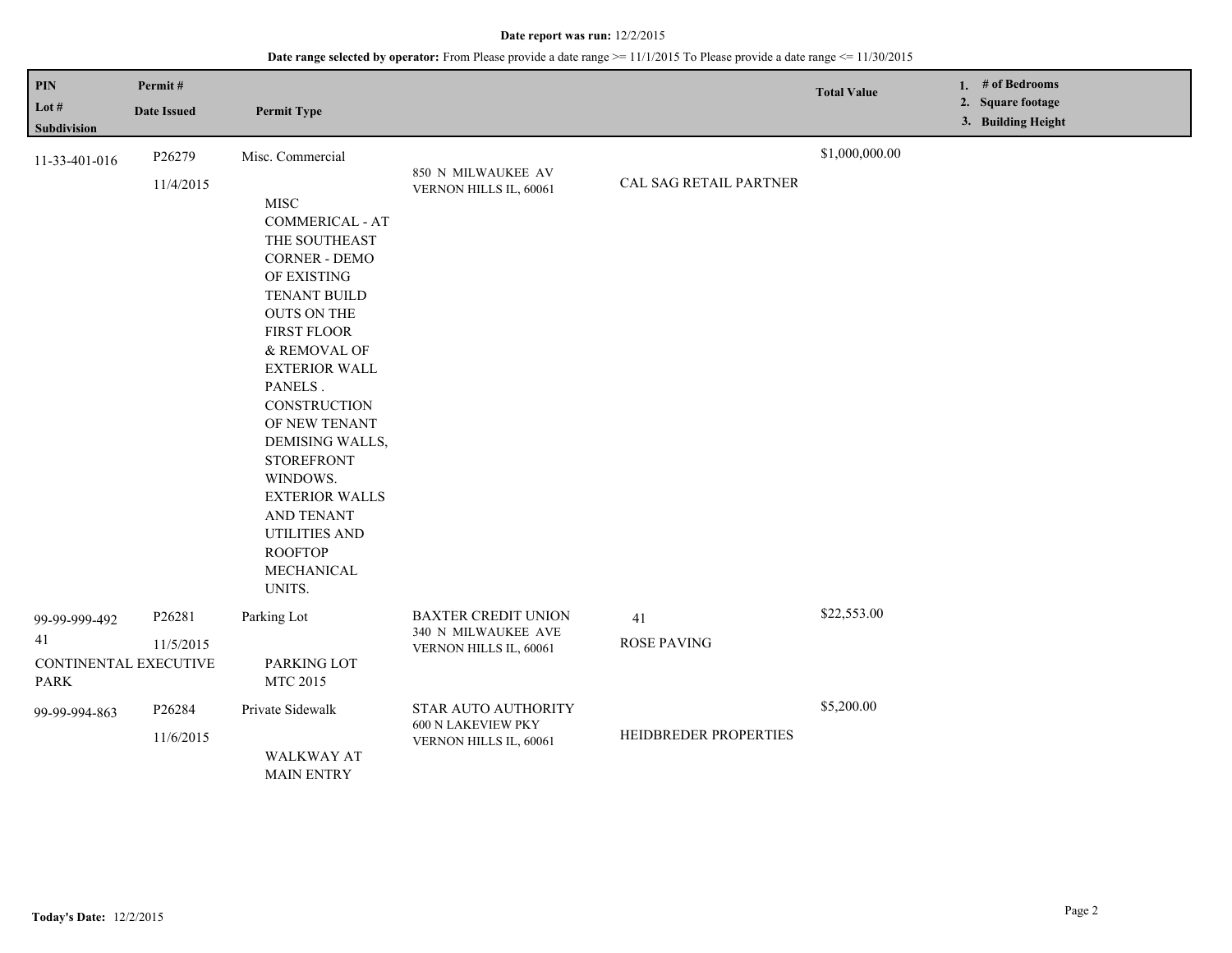| PIN<br>Lot $#$<br><b>Subdivision</b> | Permit#<br><b>Date Issued</b> | <b>Permit Type</b>                                                                                                |                                                                                |                                      | <b>Total Value</b> | 1. # of Bedrooms<br>2. Square footage<br>3. Building Height |
|--------------------------------------|-------------------------------|-------------------------------------------------------------------------------------------------------------------|--------------------------------------------------------------------------------|--------------------------------------|--------------------|-------------------------------------------------------------|
| 99-99-999-454                        | P26286<br>11/6/2015           | Misc. Commercial<br><b>EAST ENTRY</b><br>CONCRETE;<br><b>APRON</b><br>ENTRY/EXIT TO<br>ATRIUM;<br><b>SIDEWALK</b> | 536 ATRIUM DR VERNON<br><b>HILLS IL, 60061</b>                                 | <b>GASAWAY MAINTENANCE</b>           | \$4,000.00         |                                                             |
| 99-99-101-747                        | P26287<br>11/9/2015           | Private Sidewalk<br><b>SIDEWALK</b>                                                                               | VERNON SQUARE OFFICE (<br><b>250 CENTER VERNON HILLS</b><br>IL, 60061          | <b>LAKELAND BUILDING SER</b>         | \$1,685.00         |                                                             |
| 99-99-100-386                        | P26290<br>11/9/2015           | Sign<br>SIGN: WILD<br><b>LAVENDER</b>                                                                             | WILD LAVENDER ACUPUN<br>830 WEST END CT suite 700<br>VERNON HILLS IL, 60061    | THE HOLLAND DESIGN GRO<br><b>INC</b> | \$700.00           | 2. 17.00<br>3.16.00                                         |
| 99-99-101-090                        | P26291<br>11/9/2015           | Sign<br><b>GROUND SIGN:</b><br><b>LEXINGTON</b><br><b>TOWNHOMES</b>                                               | <b>LEXINGTON HOMES</b><br>0 PORT CLINTON VERNON<br><b>HILLS IL, 60061</b>      | THE HOLLAND DESIGN GRO<br><b>INC</b> | \$1,500.00         |                                                             |
| 99-00-000-260                        | P26292<br>11/9/2015           | Sewer Repair<br><b>SEWER REPAIR,</b><br><b>INSIDE DRAIN</b><br>REPAIR, MENS<br><b>BATHROOM</b>                    | <b>WALMART</b><br>555 E TOWNLINE RD 30<br>VERNON HILLS IL, 60061               | <b>ROTO ROOTER</b>                   | \$5,000.00         |                                                             |
| 99-99-999-653                        | P26297<br>11/11/2015          | Lawn Sprinklers<br><b>LAWN</b><br><b>IRRIGATION</b>                                                               | <b>SPRINGS OF VERNON HILL</b><br>350 S MILWAUKEE AVE<br>VERNON HILLS IL, 60061 | BECMAR SPRINKLER SYSTI               | \$18,200.00        |                                                             |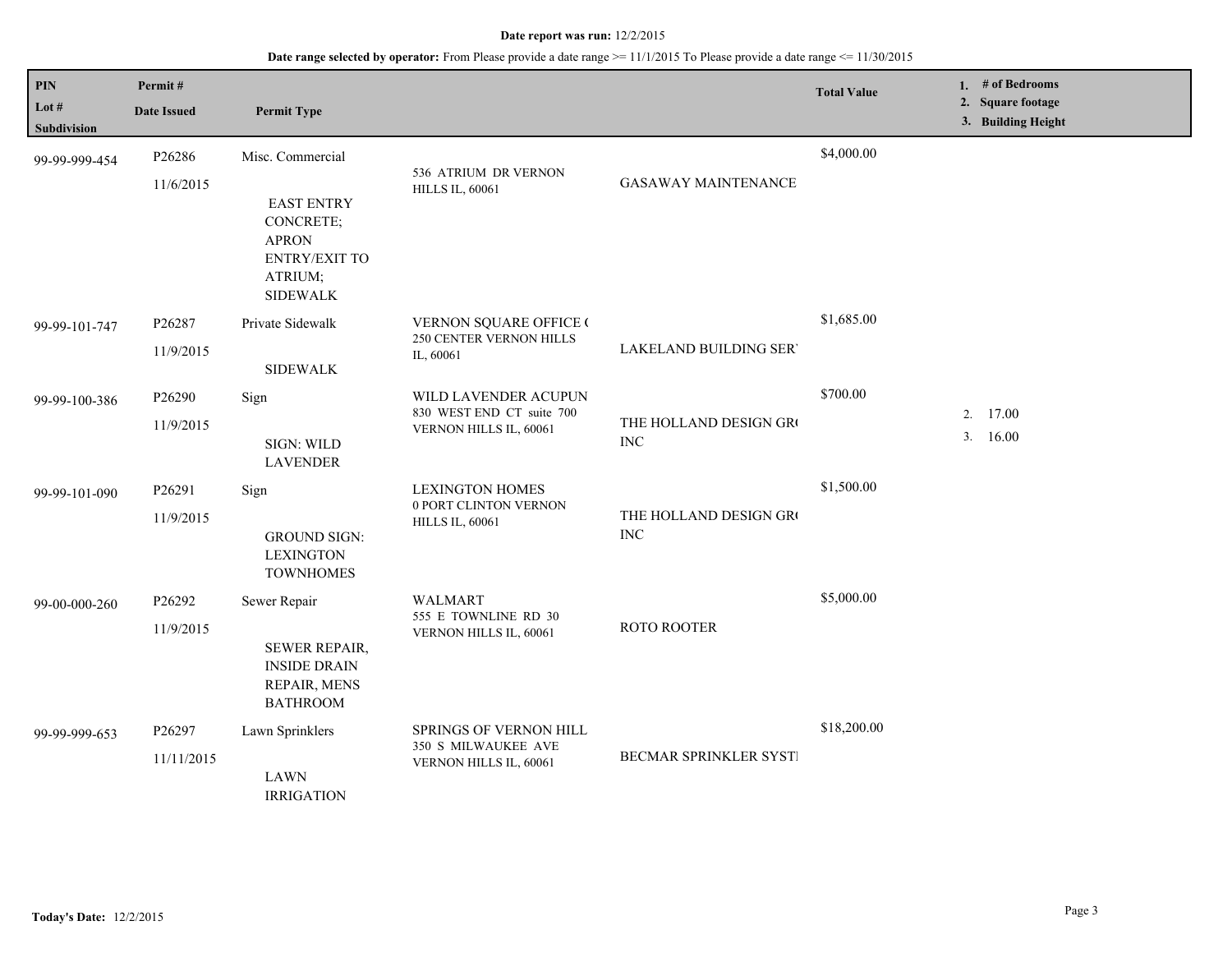| PIN<br>Lot #<br>Subdivision | Permit#<br><b>Date Issued</b>    | <b>Permit Type</b>                                                                                                      |                                                                                   |                                           | <b>Total Value</b> | 1. # of Bedrooms<br>2. Square footage<br>3. Building Height |
|-----------------------------|----------------------------------|-------------------------------------------------------------------------------------------------------------------------|-----------------------------------------------------------------------------------|-------------------------------------------|--------------------|-------------------------------------------------------------|
| 99-99-100-191               | P26299<br>11/11/2015             | Misc. Electrical<br>MIS ELEC WIRING<br>AND DATA FOR<br><b>COMPUTER/PHOT</b><br><b>O STATIONS AND</b><br><b>CONVEYOR</b> | <b>THREADUP</b><br>100 N LAKEVIEW PKY suite A<br>VERNON HILLS IL, 60061           | ARROW FLOW CO                             | \$147,000.00       |                                                             |
| 99-99-992-505               | P26300<br>11/12/2015             | Fire Sprinklers<br><b>FIRE SPRINKLER</b>                                                                                | <b>SUBWAY</b><br>224 HAWTHORN VILLAGE<br><b>COMMONS VERNON HILLS</b><br>IL, 60061 | METROPOLITAN FIRE<br><b>PROTECTION</b>    | \$3,900.00         |                                                             |
| 99-99-101-187               | P <sub>26302</sub><br>11/12/2015 | Misc. Commercial<br><b>RENOVATION OF</b><br><b>MEN'S AND</b><br><b>WOMEN'S STEAM</b><br><b>ROOMS</b>                    | LIFETIME FITNESS<br><b>680 WOODLANDS PKY</b><br>VERNON HILLS IL, 60061            | LTF CONSTRUCTION CO                       | \$45,000.00        |                                                             |
| 99-00-000-214               | P <sub>26303</sub><br>11/12/2015 | Misc. Commercial<br>MISC SIDEWALK<br><b>REPAIRS</b>                                                                     | TJ MAXX<br>701 N MILWAUKEE AVE<br>252 VERNON HILLS IL, 60061                      | RIGGSBY COMPANY                           | \$5,650.00         |                                                             |
| 99-99-990-026               | P26307<br>11/13/2015             | Fire Alarm<br>REPLACE FIRE<br>ALAM PANEL 1-15<br><b>TIMBER</b>                                                          | WILLOWS OF VERNON HIL<br>1 TIMBER LN VERNON<br><b>HILLS IL, 60061</b>             | FOX VALLEY FIRE AND SAI<br><b>COMPANY</b> | \$2,300.00         |                                                             |
| 11-33-301-007               | P26313<br>11/13/2015             | HVAC - Combination<br><b>HVAC ROOF TOP</b><br><b>UNITS</b>                                                              | 102 HAWTHORN PKY<br>VERNON HILLS IL, 60061                                        | SOUTHPORT HEATING,<br>PLUMBING & GEO      | \$48,770.00        |                                                             |
| 99-99-100-415               | P <sub>26316</sub><br>11/16/2015 | Certificate of Occupancy<br>CO: QUICKFIX                                                                                | <b>QUICKFIX</b><br>1055 HAWTHORN CENTER<br>VERNON HILLS IL, 60061                 |                                           |                    |                                                             |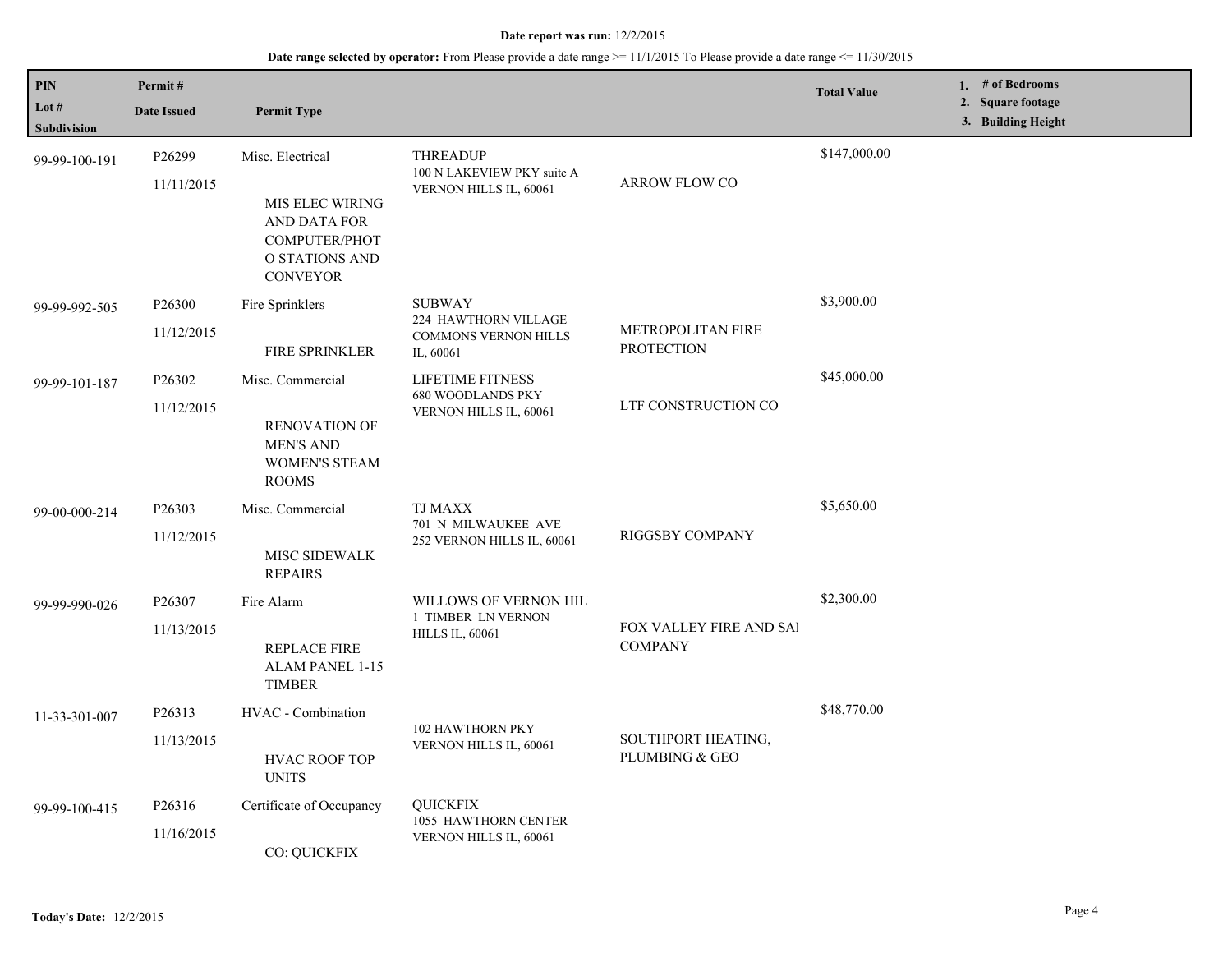| <b>PIN</b><br>Lot $#$<br>Subdivision | Permit#<br><b>Date Issued</b> | <b>Permit Type</b>                                                                                             |                                                                                            |                           | <b>Total Value</b> | 1. # of Bedrooms<br>2. Square footage<br>3. Building Height |
|--------------------------------------|-------------------------------|----------------------------------------------------------------------------------------------------------------|--------------------------------------------------------------------------------------------|---------------------------|--------------------|-------------------------------------------------------------|
| 99-99-101-257                        | P26317<br>11/16/2015          | Misc. Commercial<br>ADD ONE OFFICE                                                                             | VALUE PART, INC<br>945 LAKEVIEW PKY suite 110<br>VERNON HILLS IL, 60061                    | OMNI COMMERCIAL           | \$15,000.00        |                                                             |
| 15-16-204-007                        | P26318<br>11/16/2015          | Misc. Commercial<br>REMOVE WALL,<br><b>REMOVE SINK</b>                                                         | <b>COHEN BROTHERS JUDO</b><br><b>100 CORPORATE WOODS</b><br>PKWY VERNON HILLS IL,<br>60061 | COHEN BROTHERS JUDO       | \$900.00           |                                                             |
| 99-99-101-744                        | P26319<br>11/16/2015          | Fire Alarm<br>FIRE ALARM - OOH<br>LA LA                                                                        | OOH-LA-LA<br><b>643 HAWTHORN CENTER</b><br>VERNON HILLS IL, 60061                          | ESSCOE, LLC               | \$5,000.00         |                                                             |
| 99-99-100-180                        | P26320<br>11/16/2015          | Fire Alarm<br><b>FIRE ALARM</b>                                                                                | <b>REFLEXOLOGY</b><br><b>632 HAWTHORN CENTER</b><br>VERNON HILLS IL, 60061                 | ESSCOE, LLC               | \$5,000.00         |                                                             |
| 99-99-101-746                        | P26321<br>11/17/2015          | Commercial Alteration<br><b>TENANT</b><br><b>BUILDOUT:</b><br><b>OPTION CARE</b>                               | <b>OPTION CARE</b><br>544 LAKEVIEW suite 200<br>VERNON HILLS IL, 60061                     | <b>BURNHAM NATIONWIDE</b> | \$1,000,000.00     |                                                             |
| 99-99-995-482                        | P26322<br>11/17/2015          | Commercial Alteration<br>INT BUILDOUT &<br>MISC ELECT &<br>PLUMBING -<br><b>MILO'S PITA</b><br>(former A27726) | <b>MILO'S PITA</b><br>905 HAWTHORN CENTER<br>VERNON HILLS IL, 60061                        | <b>MILAD SHAER</b>        | \$3,000.00         |                                                             |
| 99-00-000-172                        | P26323<br>11/18/2015          | Sign<br><b>SIGN: BLUFISH</b>                                                                                   | <b>BLUFISH SUSHI BISTRO</b><br>700 N MILWAUKEE AVE<br>128 VERNON HILLS IL, 60061           | <b>S.M. DELUXE SIGN</b>   | \$4,025.00         | 2. 33.30<br>3. 2.60                                         |
| 99-99-996-625                        | P26324<br>11/18/2015          | Fence<br><b>FENCE</b>                                                                                          | 394 E RANNEY AV VERNON<br><b>HILLS IL, 60061</b>                                           | <b>SHERI LEARY</b>        | \$3,600.00         | 3.4.00                                                      |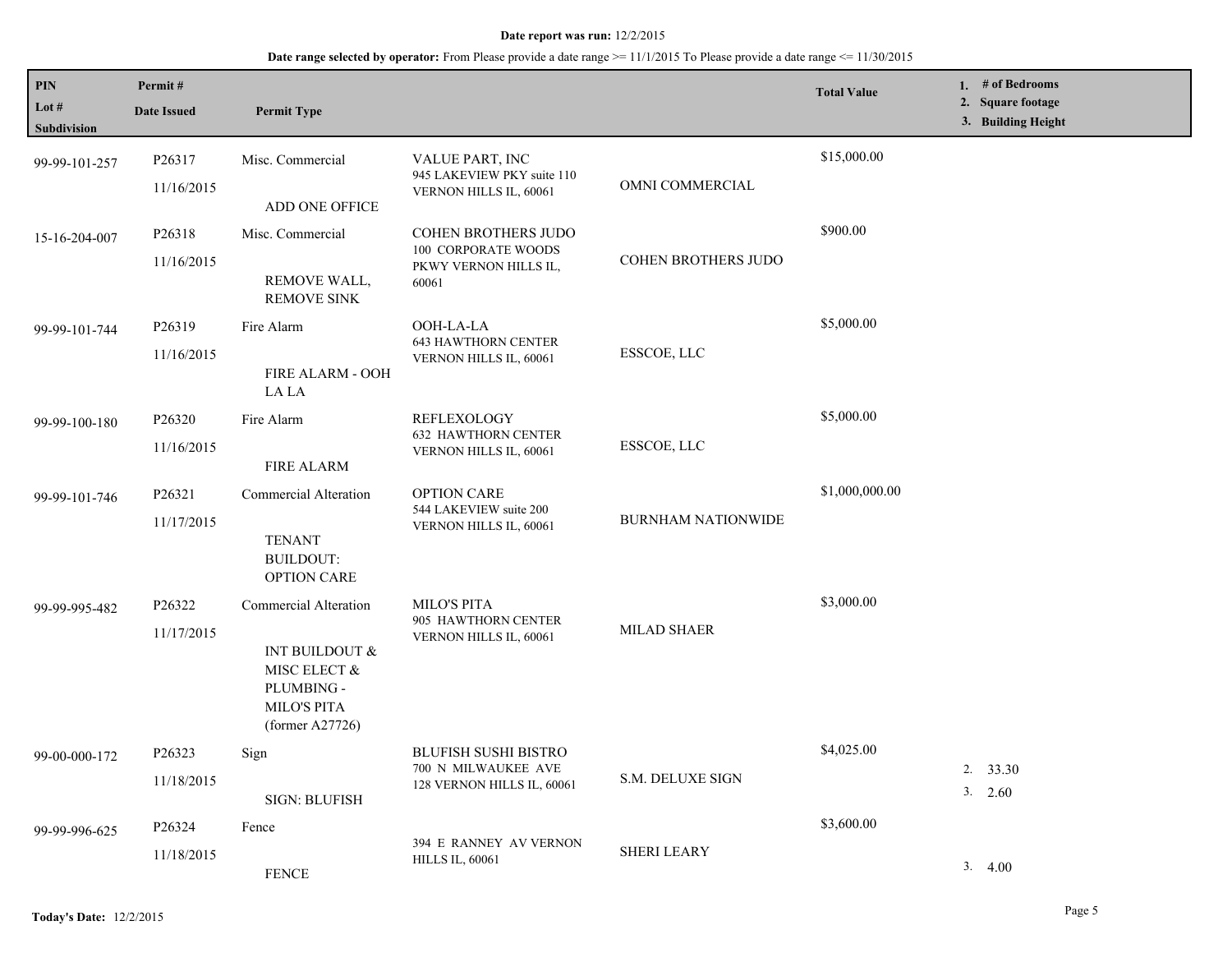| <b>PIN</b>           | Permit#              |                                                                 |                                                   |                                           | <b>Total Value</b> | 1. # of Bedrooms<br>2. Square footage |
|----------------------|----------------------|-----------------------------------------------------------------|---------------------------------------------------|-------------------------------------------|--------------------|---------------------------------------|
| Lot #<br>Subdivision | <b>Date Issued</b>   | <b>Permit Type</b>                                              |                                                   |                                           |                    | 3. Building Height                    |
| 99-99-996-583        | P26326               | Re-Roofing                                                      | 1252 ROUTE 45 VERNON                              |                                           | \$12,030.00        |                                       |
|                      | 11/18/2015           | <b>RE-ROOF</b>                                                  | <b>HILLS IL, 60061</b>                            | ALOHA CONSTRUCTION IN                     |                    |                                       |
| 99-00-000-242        | P26328               | Ansul System                                                    | <b>MOD SUPERFAST PIZZA</b><br>701 N MILWAUKEE AVE |                                           | \$2,900.00         |                                       |
|                      | 11/18/2015           | <b>ANSUL SYSTEM</b>                                             | 364 VERNON HILLS IL, 60061                        | FOX VALLEY FIRE AND SAI<br><b>COMPANY</b> |                    |                                       |
| 99-00-000-262        | P26329               | Ansul System                                                    | <b>SWEET LORRAINE'S</b><br>375 N MILWAUKEE AVE    |                                           | \$3,100.00         |                                       |
|                      | 11/18/2015           | ANSUL SYSTEM                                                    | 200 VERNON HILLS IL, 60061                        | FOX VALLEY FIRE AND SAI<br><b>COMPANY</b> |                    |                                       |
| 99-99-100-778        | P26334               | Certificate of Occupancy                                        | <b>FOLKLORE CRAFTS</b><br>1050 HAWTHORN CENTER    |                                           |                    |                                       |
|                      | 11/19/2015           | <b>CO: FOLKLORE</b><br><b>CRAFTS</b>                            | VERNON HILLS IL, 60061                            |                                           |                    |                                       |
| 99-00-000-242        | P26335               | Commercial Alteration                                           | <b>MOD SUPERFAST PIZZA</b><br>701 N MILWAUKEE AVE |                                           | \$250,000.00       |                                       |
|                      | 11/20/2015           | <b>INTERIOR</b><br><b>BUILDOUT: MOD</b><br>PIZZA                | 364 VERNON HILLS IL, 60061                        | <b>FRCH</b>                               |                    |                                       |
| 99-99-101-090        | P26336<br>11/20/2015 | Misc. Commercial                                                | <b>LEXINGTON HOMES</b><br>0 PORT CLINTON VERNON   | <b>LEXINGTON HOMES</b>                    | \$25,000.00        |                                       |
|                      |                      | <b>SALE TRAILER</b><br>W/ELEC,<br>SIDEWALK, AND<br><b>FENCE</b> | <b>HILLS IL, 60061</b>                            |                                           |                    |                                       |
| 15-04-202-016        | P26339               | HVAC - Combination                                              | A. DAIGGER & COMPANY<br><b>620 N LAKEVIEW PKY</b> |                                           | \$32,000.00        |                                       |
|                      | 11/20/2015           | HEATING/COOLIN<br><b>G UNITS</b>                                | VERNON HILLS IL, 60061                            | ATOMATIC MECHANICAL                       |                    |                                       |
| 99-99-992-505        | P26341               | Sign                                                            | <b>SUBWAY</b><br>224 HAWTHORN VILLAGE             |                                           | \$700.00           | 20.00<br>2.                           |
|                      | 11/20/2015           | <b>SIGN</b>                                                     | <b>COMMONS VERNON HILLS</b><br>IL, 60061          | <b>SUBWAY</b>                             |                    | 3. 24.00                              |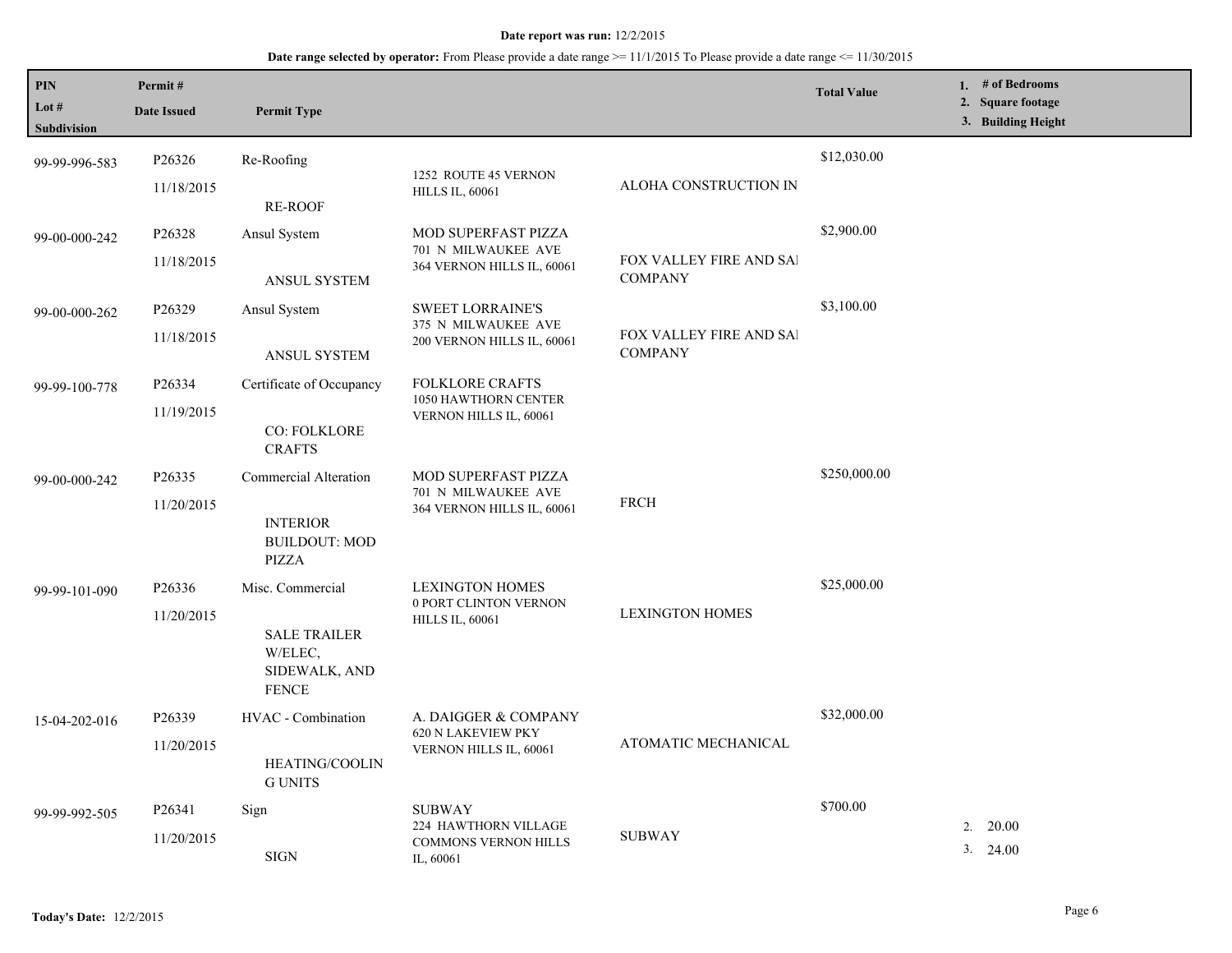| PIN<br>Lot #<br><b>Subdivision</b> | Permit#<br><b>Date Issued</b>     | <b>Permit Type</b>                                                                        |                                                                               |                                           | <b>Total Value</b> | 1. # of Bedrooms<br>2. Square footage<br>3. Building Height |
|------------------------------------|-----------------------------------|-------------------------------------------------------------------------------------------|-------------------------------------------------------------------------------|-------------------------------------------|--------------------|-------------------------------------------------------------|
| 99-99-100-815                      | P26344<br>11/23/2015              | Certificate of Occupancy<br><b>CART: XSPORT</b><br><b>FITNESS</b>                         | <b>XSPORT FITNESS</b><br>1110 HAWTHORN CENTER<br>VERNON HILLS IL, 60061       | <b>XSPORT FITNESS</b>                     |                    |                                                             |
| 99-99-994-959                      | P <sub>26</sub> 345<br>11/23/2015 | Fire Alarm<br><b>FIRE ALARM</b>                                                           | VANILLA BOX CLARK STR<br><b>637 HAWTHORN CENTER</b><br>VERNON HILLS IL, 60061 | ESSCOE, LLC                               | \$5,000.00         |                                                             |
| 99-99-994-959                      | P26346<br>11/24/2015              | Fire Sprinklers<br>FIRE SPRINKLER<br>FOR (vanilla box)<br><b>CLARKS STREET</b><br>SPORTS. | VANILLA BOX CLARK STR<br><b>637 HAWTHORN CENTER</b><br>VERNON HILLS IL, 60061 | SHAMROCK FIRE PROTECT                     | \$5,000.00         |                                                             |
| 99-99-101-744                      | P26347<br>11/24/2015              | Fire Sprinklers<br>FIRE SPRINKLER                                                         | OOH-LA-LA<br><b>643 HAWTHORN CENTER</b><br>VERNON HILLS IL, 60061             | SHAMROCK FIRE PROTECT                     | \$5,000.00         |                                                             |
| 99-00-000-220                      | P26350<br>11/24/2015              | Fire Alarm<br><b>FIRE ALARM</b>                                                           | <b>XFINITY</b><br>701 N MILWAUKEE AVE<br>288 VERNON HILLS IL, 60061           | CHICAGO METROPOLITAN<br><b>PREVENTION</b> | \$1,522.00         |                                                             |
| 99-99-999-325                      | P26351<br>11/24/2015              | Misc. Commercial<br><b>REINSTALL</b><br>PARAPET WALL<br>ON ROOF (near JC<br>Penney)       | WESTFIELD SHOPPINGTOW<br>122 HAWTHORN CENTER<br>VERNON HILLS IL, 60061        | WESTFIELD SHOPPINGTOW<br><b>HAWTHORN</b>  | \$10,250.00        |                                                             |
| 15-10-303-004                      | P26353<br>11/25/2015              | Fire Sprinklers<br>FIRE SPRINKLER -<br><b>BENDE</b>                                       | BENDE, INC.<br>875 CORPORATE WOODS<br>PKWY VERNON HILLS IL,<br>60061          | <b>CYBOR FIRE PROTECTION</b>              | \$7,770.00         |                                                             |